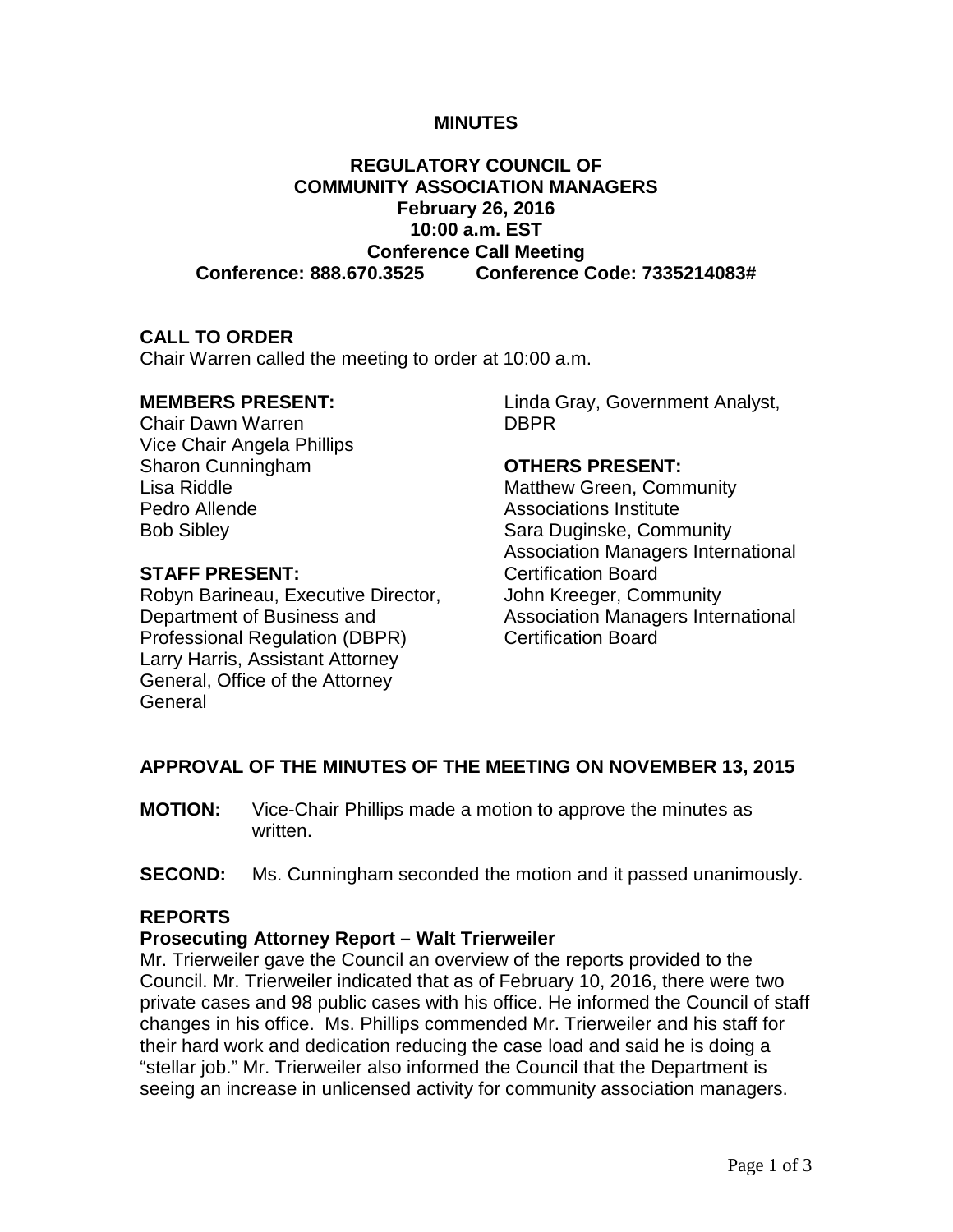# **COUNSEL REPORT – Larry Harris**

Ms. Clark had a conflict and was not present at the meeting. Mr. Larry Harris was present and provided the Council with the Rules Report.

Mr. Harris updated the Council concerning Rule 61E14-1.004, F.A.C. - Examination Review. He indicated this rule is being repealed because the Department is responsible for the examination.

# **Rule 61E14-3.001 F.A.C. – Fees**

Mr. Harris and Ms. Barineau informed the Council that PearsonVUE was recently awarded the newest examination contract for the Department. The new contract includes an increase of fees from \$9 per test hour to \$10.50 per test hour. Rule 61E14-3.001, F.A.C. specifically addresses the examination fees and the Council would need to open this rule for development and include proposed language.

After discussion, the following action was taken.

**MOTION:** Vice-Chair Phillips made a motion to open Rule 61E14-3.001, F.A.C., for rule development and to approve the proposed language below.

# **Rule 61E14-3.001, F.A.C. - Fees**.

(3) Examination fee: When the examination is not conducted by a professional testing service pursuant to Section 455.2171, F.S., \$100.00 payable to the Department. When the examination is conducted by a professional testing service pursuant to Section 455.2171, F.S., \$73.0068.50 payable to the Department plus  $\frac{$27.0031.50}{2}$  payable to the testing service.

(4) Re-examination fee: When the examination is not conducted by a professional testing service pursuant to Section 455.2171, F.S., \$100.00 payable to the Department. When the examination is conducted by a professional testing service pursuant to Section 455.2171, F.S., \$73.0068.50 payable to the Department  $\frac{$27.0031.50}{2}$  payable to the testing service.

**SECOND:** Ms. Riddle seconded the motion and the motion passes unanimously.

After the opening of the rule for development and the approval of the proposed language, the Council addressed the Statement of Estimated Regulatory Costs (SERC).

The Council determined that this rule amendment would not have an adverse impact on small business nor will it be likely to directly or indirectly increase regulatory costs to any entity (including government) in excess of \$200,000 in the aggregate in Florida within one year after the implementation of the rule amendment.

**MOTION:** Vice-Chair Phillips made a motion that no SERC was necessary for this rule amendment.